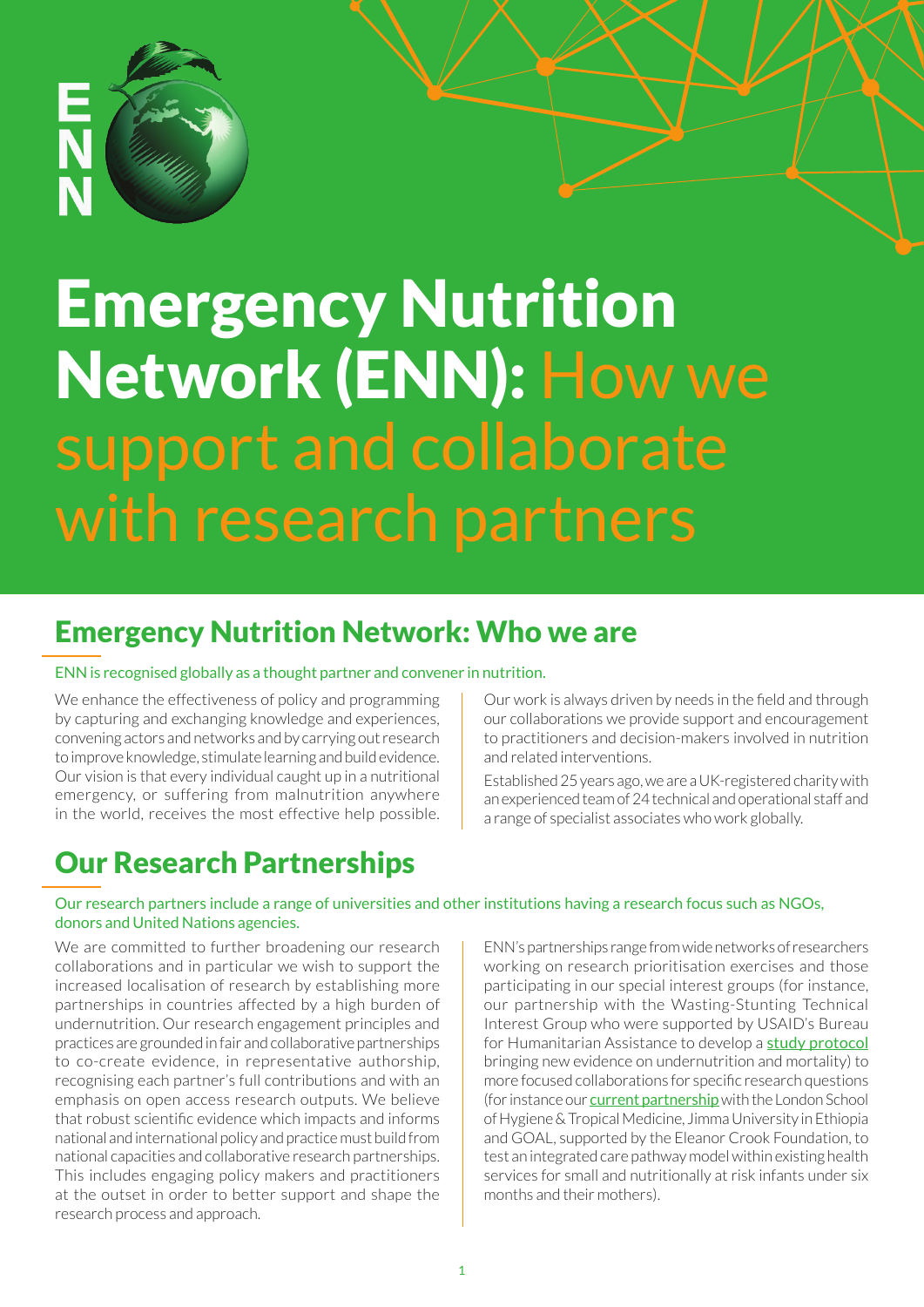### Our Support Across the Research Cycle

#### 01/Research design

- We convene and participate in several expert technical groups on topics relevant to countries experiencing a high burden of undernutrition. We draw on the joint expertise of these groups to help to define the key research gaps in related topics, often through formal research prioritisation exercises such as Child Health and Nutrition Research Initiatives (CHNRIs)
- We convene groups of specialists to develop study protocols
- We help to develop ideas for and help to supervise MSc. summer projects/dissertations

#### 02/ Implementation

- In our technical areas of specialism, we act as advisors to research partners on process evaluation and operational learning
- We focus on quality assurance, building on our own documented lessons learnt from previous experiences as well as lessons learnt from partners in our network



#### 03/**Research uptake**

- We support research partners to capture and widely disseminate research findings
- We produce media content to improve research uptake (e.g., podcasts, infographics and videos to accompany journal articles, social media alerts, press releases)
- We co-author peer-reviewed publications, commentaries, technical and policy briefs
- We synthesise research and relay study findings to a global network of practitioners and policymakers
- Through our direct involvement in global policy development processes, we can help to fast-track the application of evidence to policy

#### 04/ Reflection and learning

- We facilitate post-study discussions to reflect on what has been learnt, both technically and in research practice
- We write up these learnings with our partners for publication in-house and in peer-reviewed journals
- We feed the lessons learnt into future study design

## Our Technical Specialisms

Our research currently spans the following topics, amongst many others:

- The management of small and nutritionally at-risk infants under six months and their mothers ([MAMI](https://www.ennonline.net/ourwork/research/mami))
- The relationship between wasting and stunting ([WaSt](https://www.ennonline.net/ourwork/reviews/wastingstunting))
- Maternal nutrition
- School-age children and adolescent nutrition
- Wasting prevention
- COVID-19 and nutrition
- Food systems and climate change

#### **See our [publications library,](https://www.ennonline.net/ourwork/publications) with the following recent examples**

Strategies and interventions for healthy adolescent growth, nutrition, and development. *Lancet*, 2022. **399:** 198-210. [https://doi.org/10.1016/S0140-6736\(21\)01593-2](https://doi.org/10.1016/S0140-6736(21)01593-2)

The relationship between wasting and stunting in young children: A systematic review. *Maternal and Child Nutrition*, 2022. **18:** e13246. https://doi.org/10.1111/mcn.13246

Women's nutrition: A summary of evidence, policy and practice including adolescent and maternal life stages. ENN, 2022. https://www.ennonline.net/womensnutritionasummarytechnicalbriefingpaper

Effectiveness of Breastfeeding Support Packages in Low-and Middle-Income Countries for Infants under Six Months: A Systematic Review. *Nutrients*, 2021, **13**: 681. https://doi.org/10.3390/nu13020681

Maternal-focused interventions to improve infant growth and nutritional status in low-middle income countries. *PLoS ONE*, 2021, **16**: e0256188. https://doi.org/10.1371/journal.pone.0256188

Special section on COVID-19 nutrition programming. *Field Exchange*, 2021, **65**. https://www.ennonline.net/fex/65/en

Wasting in the wider context of undernutrition - An ENN Position Paper. ENN, 2020. https://www.ennonline.net/ennwastingpositionpaper

Story of change: ENN's role in Knowledge Management related to the Scaling Up Nutrition Movement. ENN, 2020. https://www.ennonline.net/storyofchangesunkm

Adolescent nutrition mapping study: A global stakeholder survey of policies, research, interventions and data gaps. ENN, 2020. https://www.ennonline.net/attachments/3738/Adolescent-nutrition-mapping-study\_16Dec2020.pdf

Anthropometry at birth and at age of routine vaccination to predict mortality in the first year of life: A birth cohort study in Burkina Faso. *PloS One*, 2019 https://doi.org/10.1371/journal.pone.0213523

The relationship between wasting and stunting: a retrospective cohort analysis of longitudinal data in Gambian children from 1976 to 2016. *Am J Clin Nutr*, 2019: **110**:498-507. https://doi.org/10.1093/ajcn/nqy326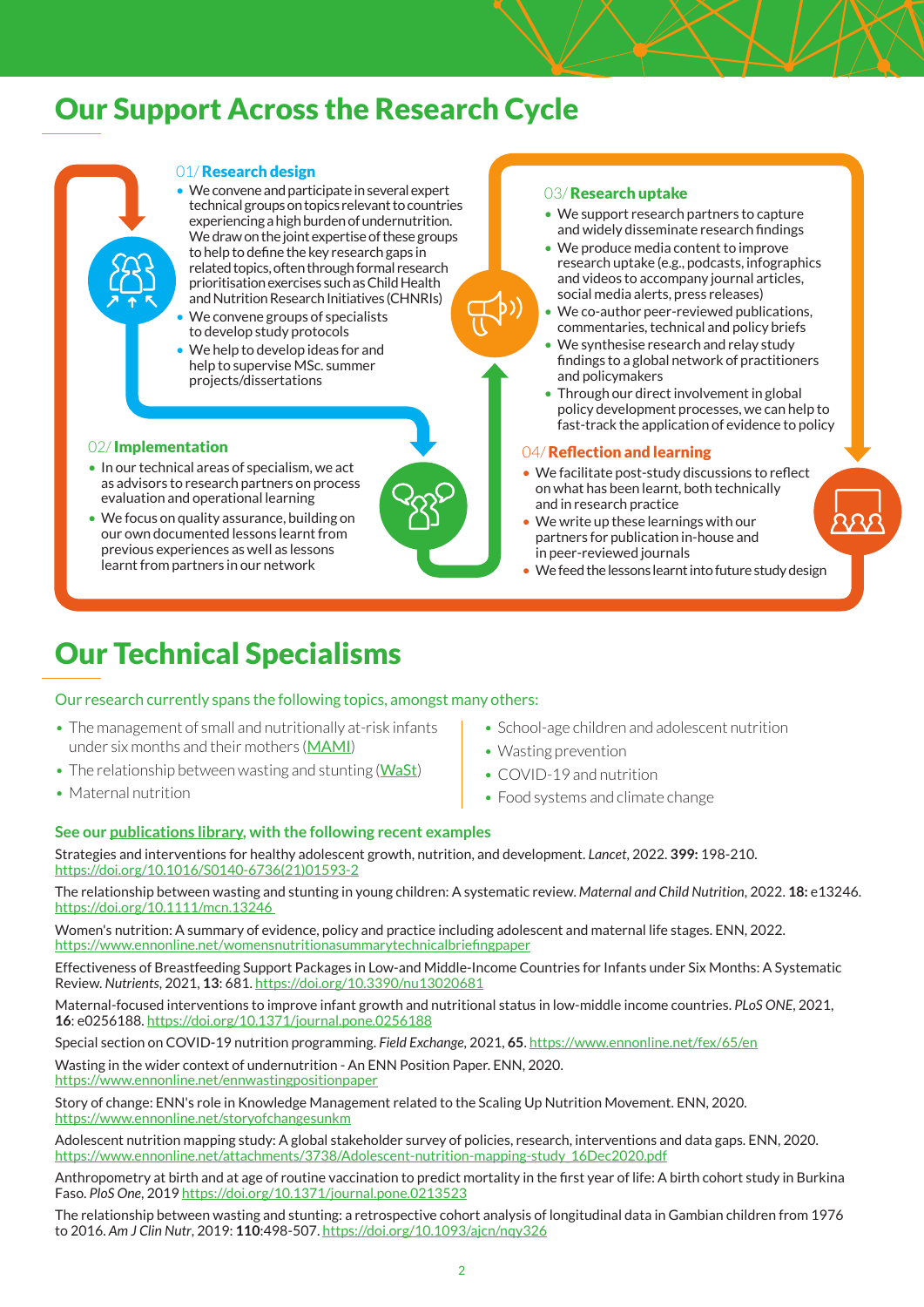# Research Dissemination

To help the international community to strengthen nutrition policy and programming, we offer the following free publications and resource platforms to share evidence, experiences and learning. These not only offer research staff and students a range of resources for immediate use but also represent the ways that ENN showcases ongoing research to a wide audience.

#### Field Exchange Publication (FEX)

Our flagship technical publication containing detailed field articles, research and evaluations on nutrition in emergencies and high burden contexts. Downloadable from the online **[FEX](https://www.ennonline.net/fex)  [library](https://www.ennonline.net/fex)**. Published in print and online.

- Real life case studies for teaching
- Insight into programming innovations and challenges to inform research needs

#### Media Hub & Webinars

Our **[online media platform](https://www.ennonline.net/mediahub)** hosts blogs, podcasts and videos. These channels complement our written publications by providing a space for reflections, interviews and updates.

- Provides the opportunity to bring to life the perspectives of our publication authors
- We deliver webinars to support learning and research dissemination



### *Get involved*

- Submit original research articles
- MSc. thesis summaries
- Submit summaries of research you have published elsewhere
- Encourage the partners you work with to share their experiences of nutrition programming
- Use our case studies in your teaching
- Submit news and events to share
- Encourage your staff and students to subscribe to FEX for free [here](https://www.ennonline.net/subscribe/fex/new)

### *Get involved*

- Contact us to collaborate on podcasts, videos, blogs and webinars that showcase your research
- Encourage your staff and students to browse our library and listen to a wide variety of stakeholders sharing their experiences

#### en-net

We provide vital 'real-time' technical advice to programme implementers and researchers through our online platform, **[en-net](https://www.en-net.org/)**, linking people to an extensive network of peers and experts.

• Free, bilingual online platform for field practitioners seeking urgent technical advice on a broad range of nutrition issues



Webinars Written Videos and

**Written** publications

podcasts

D  $\overline{\overline{\mathbf{u}}\overline{\mathbf{u}}\overline{\mathbf{u}}}$ 

### *Get involved*

- Gain inputs into emerging research theories and substantiate ideas by hearing about practical experiences and challenges on the ground
- Link an en-net discussion topic to the research you have published to generate interest and further uptake
- Encourage your staff and students to ask their technical questions on en-net and to participate in peer discussions

## Networks and Convening

Our independence and neutrality positions us well to convene and coordinate several international expert groups involving the most experienced practitioners and academics.

#### Examples include:

- The [MAMI Global Network](https://www.ennonline.net/ourwork/research/mami), (274 members)
- The Infant Feeding in Emergencies (IFE) [Core Group](https://www.ennonline.net/ife), (73 individuals and 26 organisations)
- The [Wasting and Stunting Technical Interest Group](https://www.ennonline.net/ourwork/reviews/wastingstunting), (42 members)
- The [Adolescent Nutrition Special Interest Group](https://www.ennonline.net/adolescentnutritionmeetingreport2021) (106 members)
- The ['Wasting Reset'](https://www.ennonline.net/wasting-reset-fss-n4g), convening almost 50 partners to facilitate working groups and develop key messages for political and financial commitments in the lead up to the Nutrition for Growth Summit 2021.

We regularly offer our technical expertise to strengthen the activities of organisations working to reduce malnutrition globally. For example, we are core members of the [Global](https://ta.nutritioncluster.net/)  [Nutrition Cluster \(GNC\)](https://ta.nutritioncluster.net/), we contribute as a technical expert in World Health Organization guidance development and we share our work in the Global Nutrition Report. ENN is a core team member of the GNC-Technical Alliance, overseeing a number of expert Global Thematic Working Groups and co-chairing the wasting Global Thematic Group with UNICEF. We are keen to strengthen our existing youth engagement going forwards.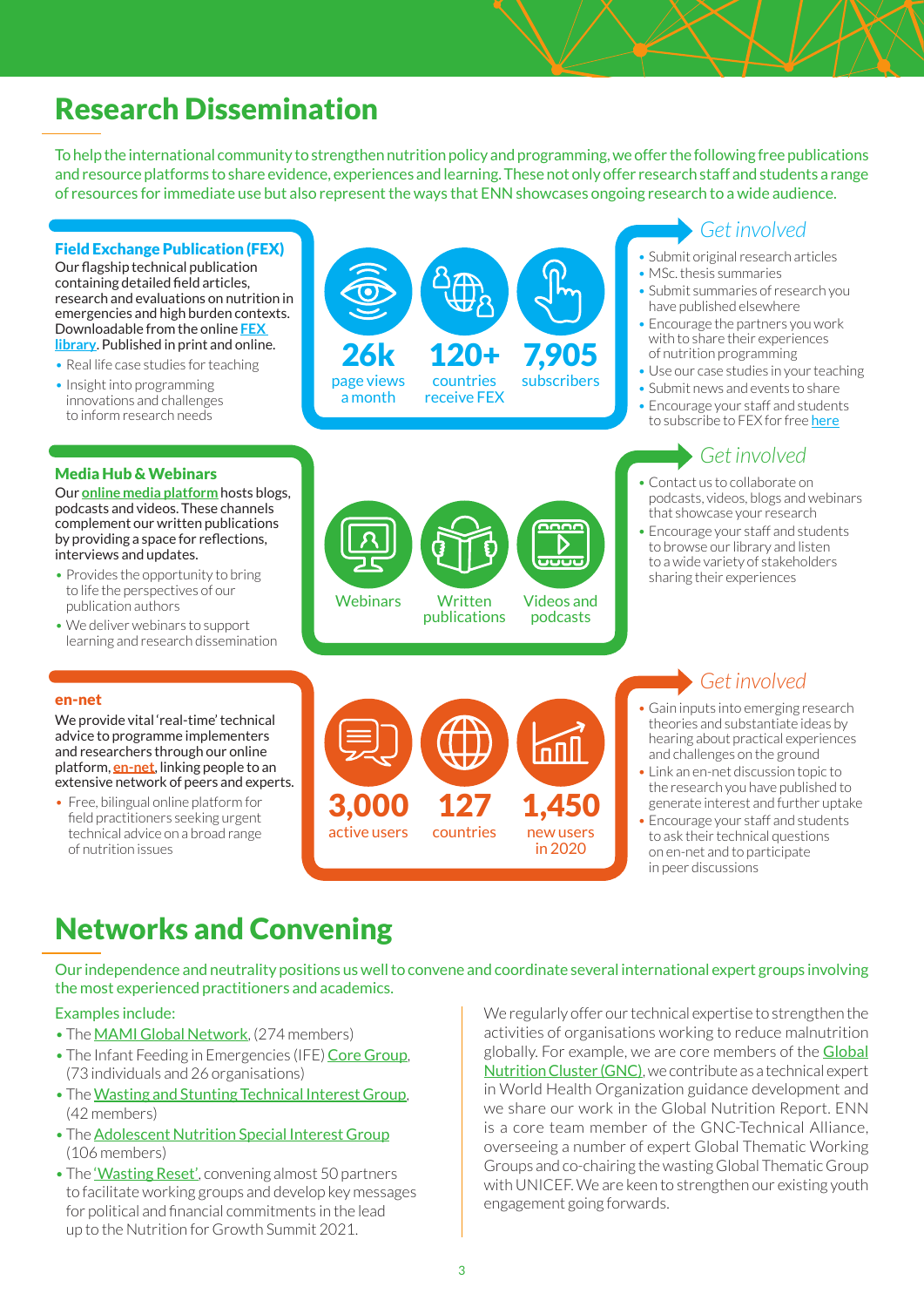# Our Impact

We prioritise evidence-based research that drives practical solutions for people working in nutritional emergencies. Some examples of how our work has impacted policy and programming include:

#### The impact of the **COVID-19 pandemic** on nutrition services, drawing out the lessons learnt for improved programming.

The focus has been on bringing under-represented topics and voices to the forefront.

The development and subsequent global adoption of the first internationally agreed operational guidance on how to support **infant and young child feeding in humanitarian crisis situations**, endorsed by the World Health Assembly in 2010 and again in 2018.

#### Our **research prioritisation exercises** using the Child Health &

Nutrition Research Initiative (CHNRI) approach include wasting prevention, acute malnutrition research, management of wasting in infants under six months and nutrition of school-aged children and adolescents.

The collection and dissemination of research and programming experiences of **communitybased management of acute malnutrition (CMAM)** helped to catalyse acceptance of this innovative, lifesaving approach.

Our research has led to increasing recognition among international organisations that children who suffer from **concurrent wasting and stunting** are particularly vulnerable and require attention.

Our partnership with the London School of Hygiene & Tropical Medicine, Jimma University (Ethiopia) and GOAL, testing strategies to ensure **access to community based care for small/ nutritionally at risk infants under six months and their mothers**, with implications for national and international policy guidance change.

*"A relatively small but highly effective agency which 'punches way above its weight', ENN is widely viewed as a fair and impartial mediator allowing difficult issues to be constructively explored."* Academic researcher

# Find out more

For more information about ENN's collaboration with research partners, please contact us on **[research@ennonline.net](mailto:research@ennonline.net)**

For more information on any aspects of our work and to access our publications and networks do please visit our website: **[ennonline.net](http://ennonline.net)** ENN is a UK registered charity (reg. no. 1115156) and a company limited by guarantee and governed by a board of trustees.